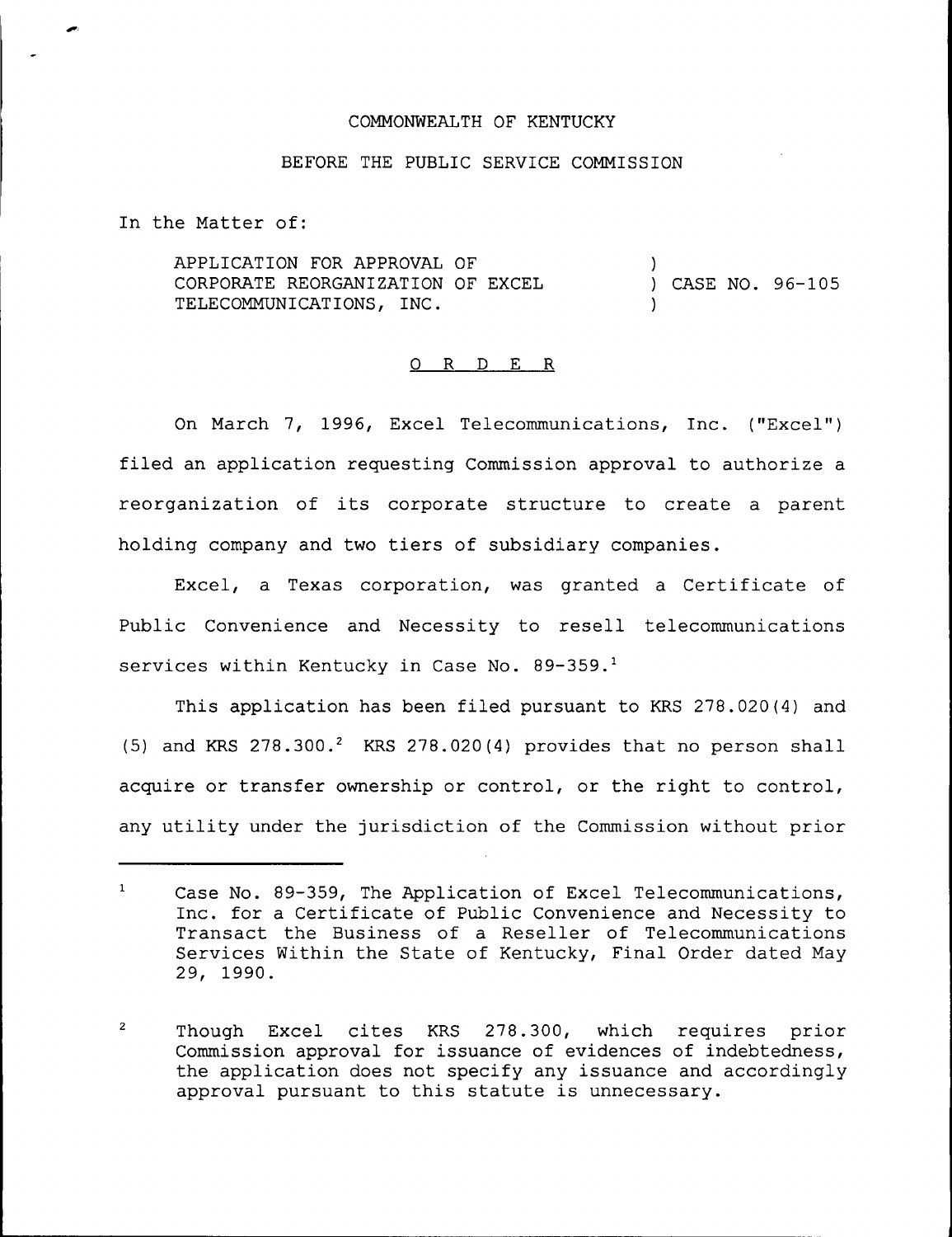approval of the Commission. KRS 278.020 (5) prohibits any person or entity from acquiring control of any utility under the jurisdiction of the Commission without prior approval. Pursuant to KRS 278.020(6)(b), subsection (5) is not applicable to transfer of <sup>a</sup> utility when, as here, the acquirer is under common control with the utility. Consequently, subsection (5) does not apply. However, KRS 278.020(4) contains no exception for corporate reorganizations and Commission approval of this transaction is necessary.

The applicant represents that there will be no impairment or interruption of service to Kentucky subscribers as a result of this transaction since Excel will continue to offer service to the public under the rates, terms and conditions of service set forth in its approved tariff on file with the Commission. The reorganization will be transparent to Excel subscribers which shall continue to receive the same quality of service presently provided by Excel.

The corporate restructure involves a series of steps, including the creation of a holding company, Excel Communications, Inc., and <sup>a</sup> series of business subsidiaries. The entity operating in Kentucky will be a second-tier and wholly-owned subsidiary of the new parent holding company. Excel's officers and directors will remain unchanged.

 $-2-$